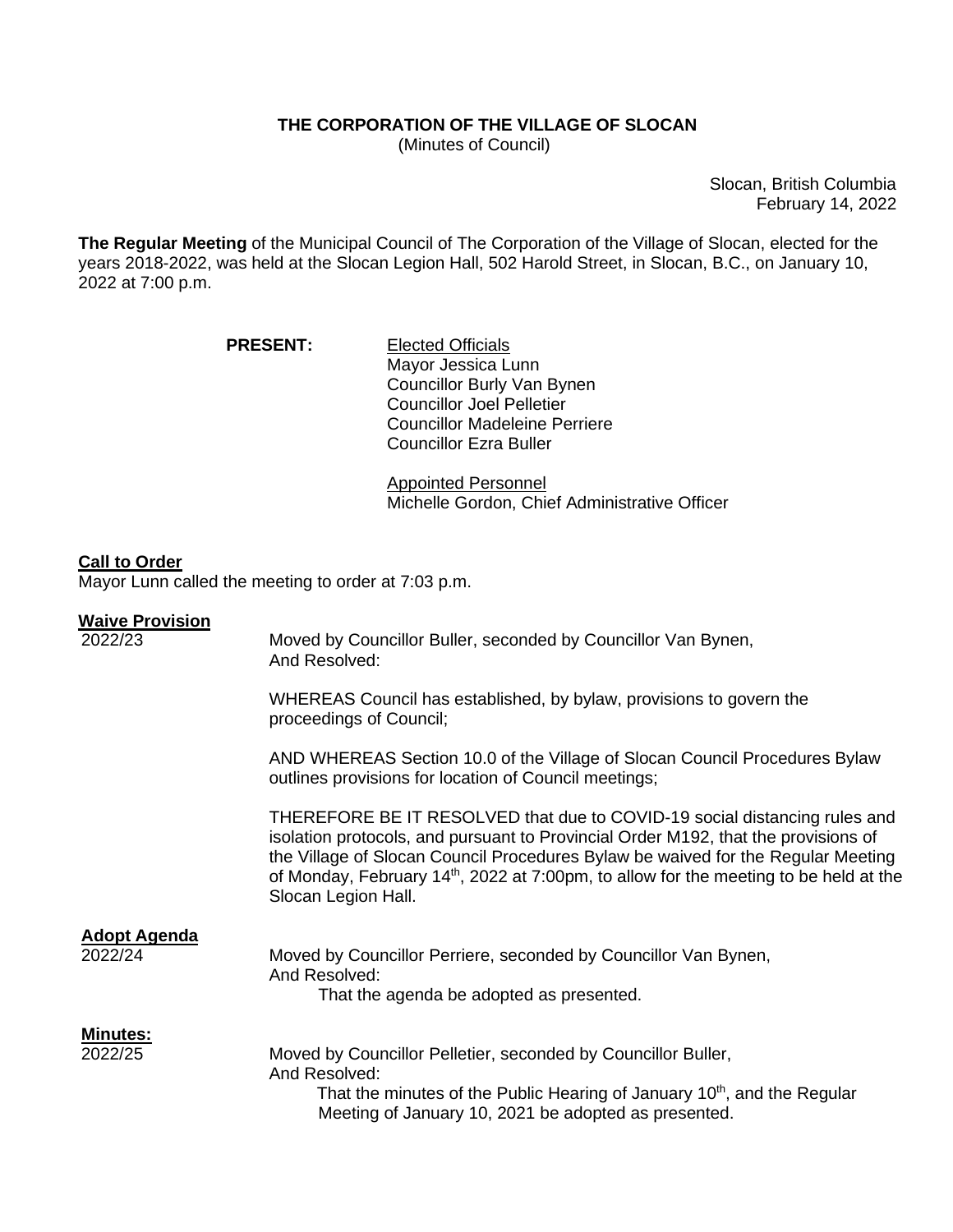| <b>Audience:</b><br>Nav-Care<br>2022/26                         | Ana Bokstrom of the Kalein Hospice Society, presented to Council on the Nav-Care<br>Program.                                                                                                                                                                                     |
|-----------------------------------------------------------------|----------------------------------------------------------------------------------------------------------------------------------------------------------------------------------------------------------------------------------------------------------------------------------|
|                                                                 | Moved by Councillor Perriere, seconded by Councillor Van Bynen,<br>And Resolved:                                                                                                                                                                                                 |
|                                                                 | That details of the Nav-Care Program be advertised in the Village newsletter.                                                                                                                                                                                                    |
| <b>Cannabis Retail</b><br>Licence Application                   | Jordan Knott, applicant for a Non-Medical Cannabis Retail Licence, presented his<br>Weed Be Delighted business proposal to Council.                                                                                                                                              |
| <b>Recommendations:</b>                                         |                                                                                                                                                                                                                                                                                  |
| 2021 Transit Sales<br>2022/27                                   | Moved by Councillor Perriere, seconded by Councillor Buller,<br>And Resolved:                                                                                                                                                                                                    |
|                                                                 | That the 2021 Transit Sales Year End Report be received for information.                                                                                                                                                                                                         |
| 2021 Building Permit<br>Report                                  | Moved by Councillor Van Bynen, seconded by Councillor Pelletier,<br>And Resolved:                                                                                                                                                                                                |
| 2022/28                                                         | That the 2021 Building Permit Report be received for information.                                                                                                                                                                                                                |
| 2021 Fitness Center<br>Report<br>2022/29                        | Moved by Councillor Perriere, seconded by Councillor Buller,<br>And Resolved:                                                                                                                                                                                                    |
|                                                                 | That the 2021 Fitness Center Year End Report be received for information,<br>and that the noted entries be posted to accounts; and further, that \$4,531.24<br>be withdrawn from the Village's COVID Safe Restart Grant Fund to balance<br>the Fitness Center accounts for 2021. |
| <b>AKBLG 2022</b>                                               | Moved by Councillor Perriere, seconded by Councillor Van Bynen,                                                                                                                                                                                                                  |
| 2022/30                                                         | And Resolved:<br>That staff be directed to register all five Council members for the 2022<br>AKBLG Convention in Nelson, from April 22-24, 2022, and to book<br>accommodations accordingly.                                                                                      |
| <b>OCP Committee</b><br>Formation                               | Moved by Councillor Buller, seconded by Councillor Pelletier,<br>And Resolved:                                                                                                                                                                                                   |
| 2022/31                                                         | That Council resolve to form an OCP Advisory Select Committee of Council.                                                                                                                                                                                                        |
| <b>Terms of Reference</b><br>2022/32                            | Moved by Councillor Perriere, seconded by Councillor Van Bynen,<br>And Resolved:                                                                                                                                                                                                 |
|                                                                 | That Council approve the draft OCP Advisory Select Committee Terms of<br>Reference as presented.                                                                                                                                                                                 |
| <b>Communications Plan</b><br>2022/33                           | Moved by Councillor Perriere, seconded by Councillor Buller,<br>And Resolved:                                                                                                                                                                                                    |
|                                                                 | That Council approve the Communications & Engagement Plan, prepared by<br>the Village's OCP Consultants, Selkirk Planning & Design, as presented.                                                                                                                                |
| <b>Cannabis Retail</b><br><b>Licence Application</b><br>2022/34 | Moved by Councillor Pelletier, seconded by Councillor Buller,<br>And Resolved:                                                                                                                                                                                                   |
|                                                                 | That the Application forwarded from the Liquor & Cannabis Regulation<br>Branch, for a Non-Medical Cannabis Retail Store Licence, proposed to be<br>located at 519 Harold Street, Unit B, Slocan, be accepted by Council for<br>consideration.                                    |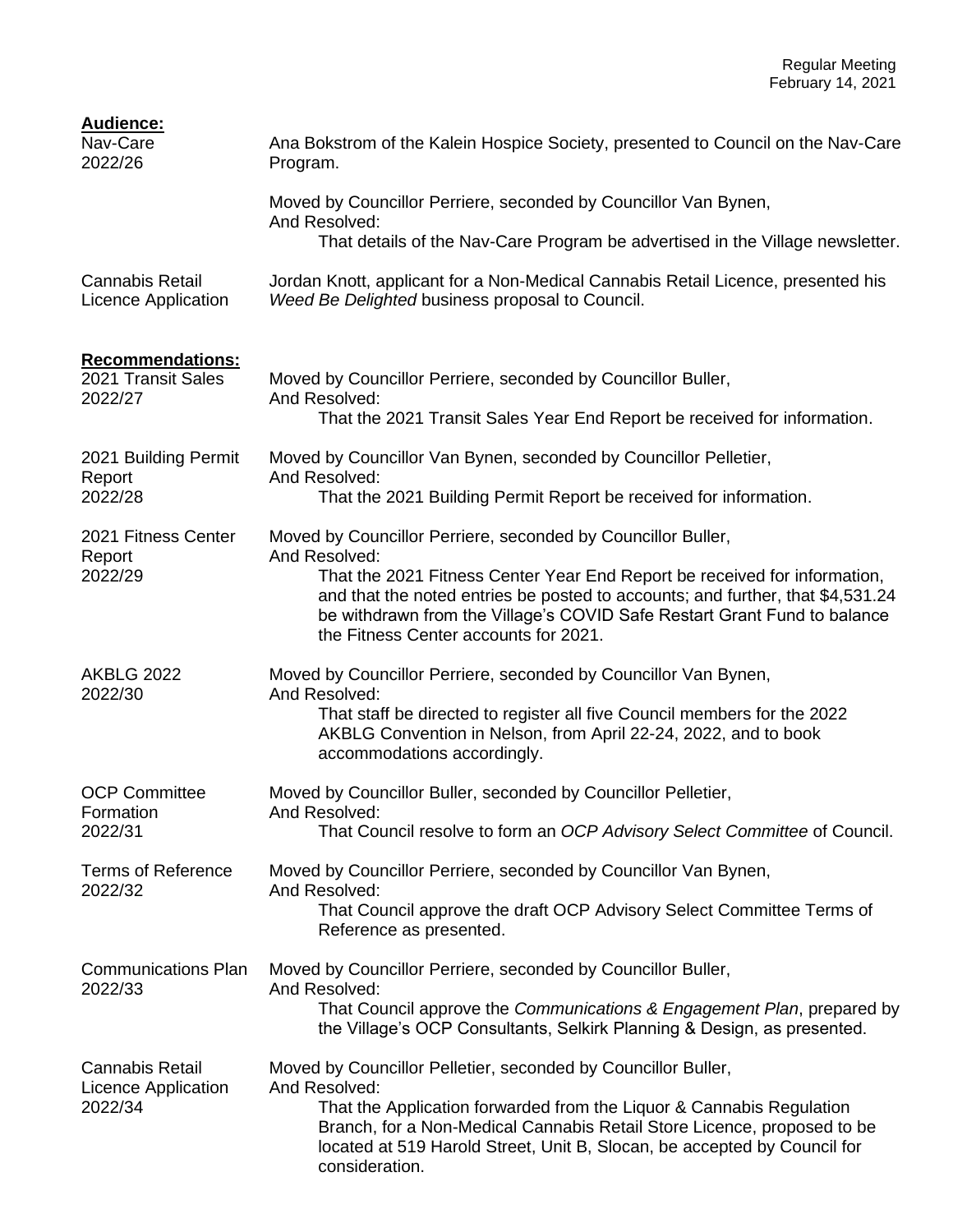| 2022/35                                 | Moved by Councillor Perriere, seconded by Councillor Van Bynen,<br>And Resolved:<br>That staff be directed to post Notice of Application for Non-Medical Retail<br>Store Licence, and that residents be granted 30 days to submit written<br>comment on the application.                                                                                                                                                                                                                                                                                                                                                                                                                                                                         |
|-----------------------------------------|--------------------------------------------------------------------------------------------------------------------------------------------------------------------------------------------------------------------------------------------------------------------------------------------------------------------------------------------------------------------------------------------------------------------------------------------------------------------------------------------------------------------------------------------------------------------------------------------------------------------------------------------------------------------------------------------------------------------------------------------------|
| 2022/36                                 | Moved by Councillor Buller, seconded by Councillor Pelletier,<br>And Resolved:<br>That Council schedule to receive and review submissions from the public on<br>the Application for Non-Medical Retail Store Licence at the March 15 <sup>th</sup> , 2022<br>meeting, and consider providing a resolution to the Liquor & Cannabis<br>Regulation Branch recommending or not recommending the Licence<br>Application proceed.                                                                                                                                                                                                                                                                                                                     |
| 2022/37                                 | Moved by Councillor Pelletier, seconded by Councillor Van Bynen,<br>And Resolved:<br>That staff be directed to prepare amendments to the Village of Slocan Zoning<br>Bylaw, Business Licence Bylaw, and Fees & Charges Bylaw, to include<br>provisions pertaining to cannabis retail.                                                                                                                                                                                                                                                                                                                                                                                                                                                            |
| <b>Requests:</b><br>Egg Hunt<br>2022/38 | Moved by Councillor Perriere, seconded by Councillor Buller,<br>And Resolved:<br>That Council approve \$100 from the RDCK Discretionary Grant Fund to<br>support the 2022 Slocan Easter Egg Hunt.                                                                                                                                                                                                                                                                                                                                                                                                                                                                                                                                                |
| <u>Info Items:</u><br>2022/39           | Moved by Councillor Pelletier, seconded by Councillor Buller,<br>And Resolved:<br>That the following items be received for information:<br>RDCK Board Highlights - January 20, 2022<br>a)<br>Girl Guides of Canada - Guiding Lights Across BC<br>b)<br>FLNRO - Engagement Updates to Geographic Naming Principles<br>C)<br>G & D Hird - Letter to Council, Re: Volunteer Compensation<br>d)<br>Ministry of Municipal Affairs - COVID Update: Meetings & Safety Plans<br>e)<br>f)<br>Living Lakes Canada - Local Reference Group Invitation<br>Heritage BC - Heritage Week 2022<br>g)<br>Village of Cumberland - Support for Bill C-216<br>h)<br>City of Victoria - Support for Bill 21<br>i)<br>CBT - Farewell to Kelvin Saldern<br>$\mathsf{i}$ |
| Living Lakes<br>2022/40                 | Moved by Councillor Perriere, seconded by Councillor Van Bynen,<br>And Resolved:<br>That the correspondence received, regarding the Living Lakes Canada water<br>monitoring project, be forwarded to the Slocan Lake Stewardship Society.                                                                                                                                                                                                                                                                                                                                                                                                                                                                                                        |
| Heritage BC<br>2022/41                  | Moved by Councillor Perriere, seconded by Councillor Van Bynen,<br>And Resolved:<br>That the correspondence received from Heritage BC, regarding Heritage<br>Week 2022, be forwarded to the Slocan Historical Society.                                                                                                                                                                                                                                                                                                                                                                                                                                                                                                                           |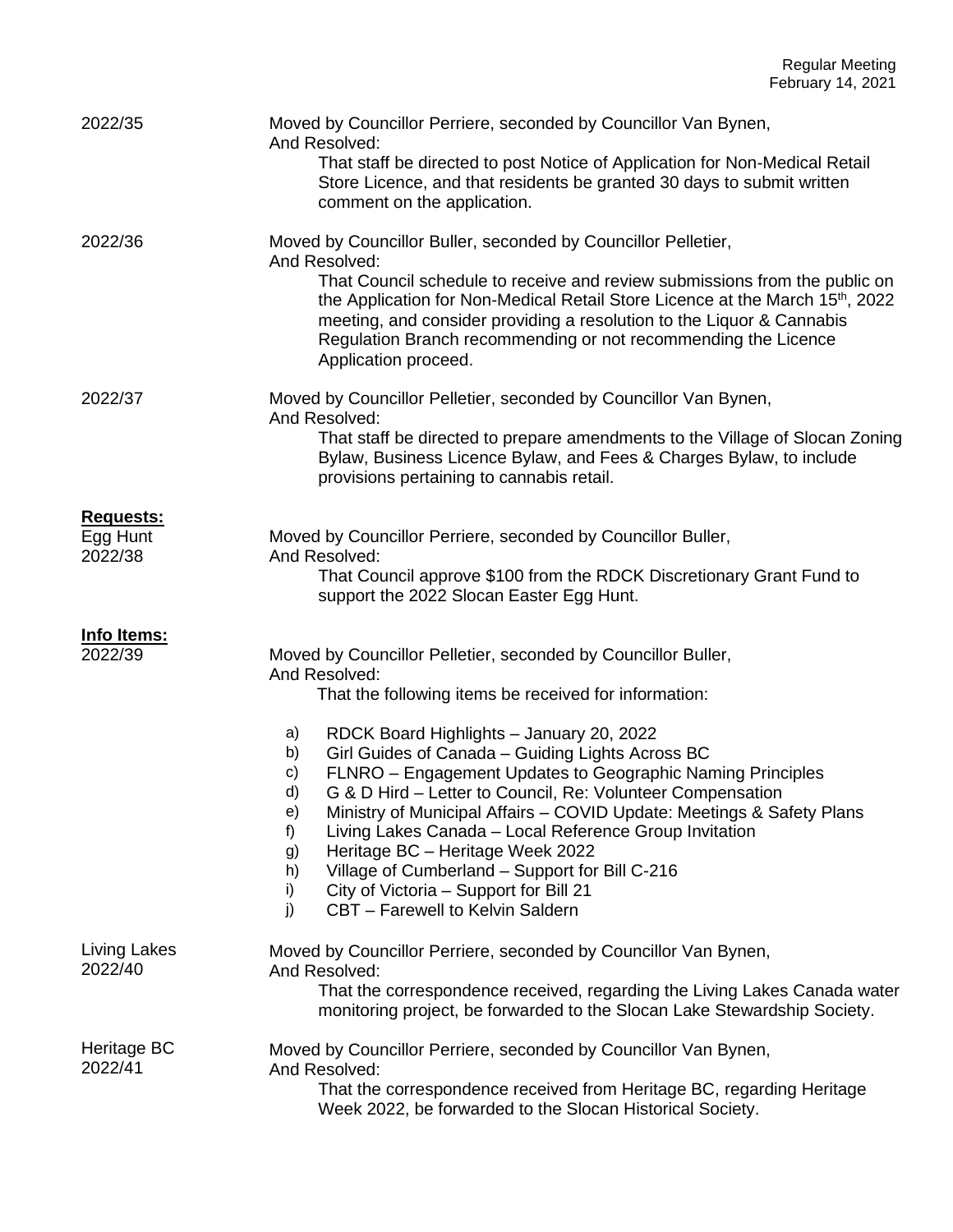| <b>Bill C-216</b><br>2022/42                          | Moved by Councillor Buller, seconded by Councillor Pelletier,<br>And Resolved:<br>That a letter be sent to Prime Minister Trudeau and the Minister of Health &<br>Addictions, Carolyn Bennett, in support of the Village of Cumberland's<br>resolution regarding Bill C-216, to secure Federal aid on the<br>decriminalization, safe supply, and access to recover, treatment, and harm<br>reduction services. |
|-------------------------------------------------------|----------------------------------------------------------------------------------------------------------------------------------------------------------------------------------------------------------------------------------------------------------------------------------------------------------------------------------------------------------------------------------------------------------------|
|                                                       |                                                                                                                                                                                                                                                                                                                                                                                                                |
| Reports:<br><b>PW Report</b><br>2022/43               | Moved by Councillor Van Bynen, seconded by Councillor Buller,<br>And Resolved:<br>That the Public Works Report be received.                                                                                                                                                                                                                                                                                    |
| <b>Buller</b><br>2022/44                              | Moved by Councillor Pelletier, seconded by Councillor Perriere,<br>And Resolved:<br>That Councillor Buller's update on the Fitness Center, and the efforts to<br>proactively seek ways to reopen, be received.                                                                                                                                                                                                 |
| Mayor<br>2022/45                                      | Moved by Councillor Perriere, seconded by Councillor Van Bynen,<br>And Resolved:<br>That the Mayor's verbal February report be received.                                                                                                                                                                                                                                                                       |
| <b>RDCK Budget Mtg</b><br>2022/46                     | Moved by Councillor Pelletier, seconded by Councillor Perriere,<br>And Resolved:<br>That the link for the RDCK Slocan Budget Meeting be sent to Council and<br>posted to the website.                                                                                                                                                                                                                          |
| <b>RDCK Fire Service</b><br>2022/47                   | Moved by Councillor Pelletier, seconded by Councillor Perriere,<br>And Resolved:<br>That Council request a special meeting with the RDCK, to discuss the Slocan<br>Valley Fire Service budget.                                                                                                                                                                                                                 |
| 2022/48                                               | Moved by Councillor Buller, seconded by Councillor Pelletier,<br>And Resolved:<br>That a letter be sent to the RDCK, requesting the property located at 8725<br>Little Slocan Forest Service Road, the "Village of Slocan Water Treatment<br>Plant", owned by the Village of Slocan, be added to the Slocan Valley Fire<br>Service Protection Area.                                                            |
| <b>Bylaws:</b><br>705 Delany Ave                      | Moved by Councillor Buller, seconded by Councillor Van Bynen,                                                                                                                                                                                                                                                                                                                                                  |
| Rezone<br>2022/49                                     | And Resolved:<br>That the "Village of Slocan Zoning Amendment Bylaw No. , 2021" be<br>finally passed and adopted, and numbered 691.                                                                                                                                                                                                                                                                            |
| 2022/50                                               | Moved by Councillor Buller, seconded by Councillor Perriere,<br>And Resolved:<br>That the "Village of Slocan OCP Amendment Bylaw No. 1, 2021" be finally<br>passed and adopted, and numbered 692.                                                                                                                                                                                                              |
| <b>Committees</b><br><b>Climate Action</b><br>2022/51 | Moved by Councillor Pelletier, seconded by Councillor Buller,<br>And Resolved:<br>That the Slocan Climate Action Advisory Commission meeting minutes of<br>January 23, 2022 be received.                                                                                                                                                                                                                       |